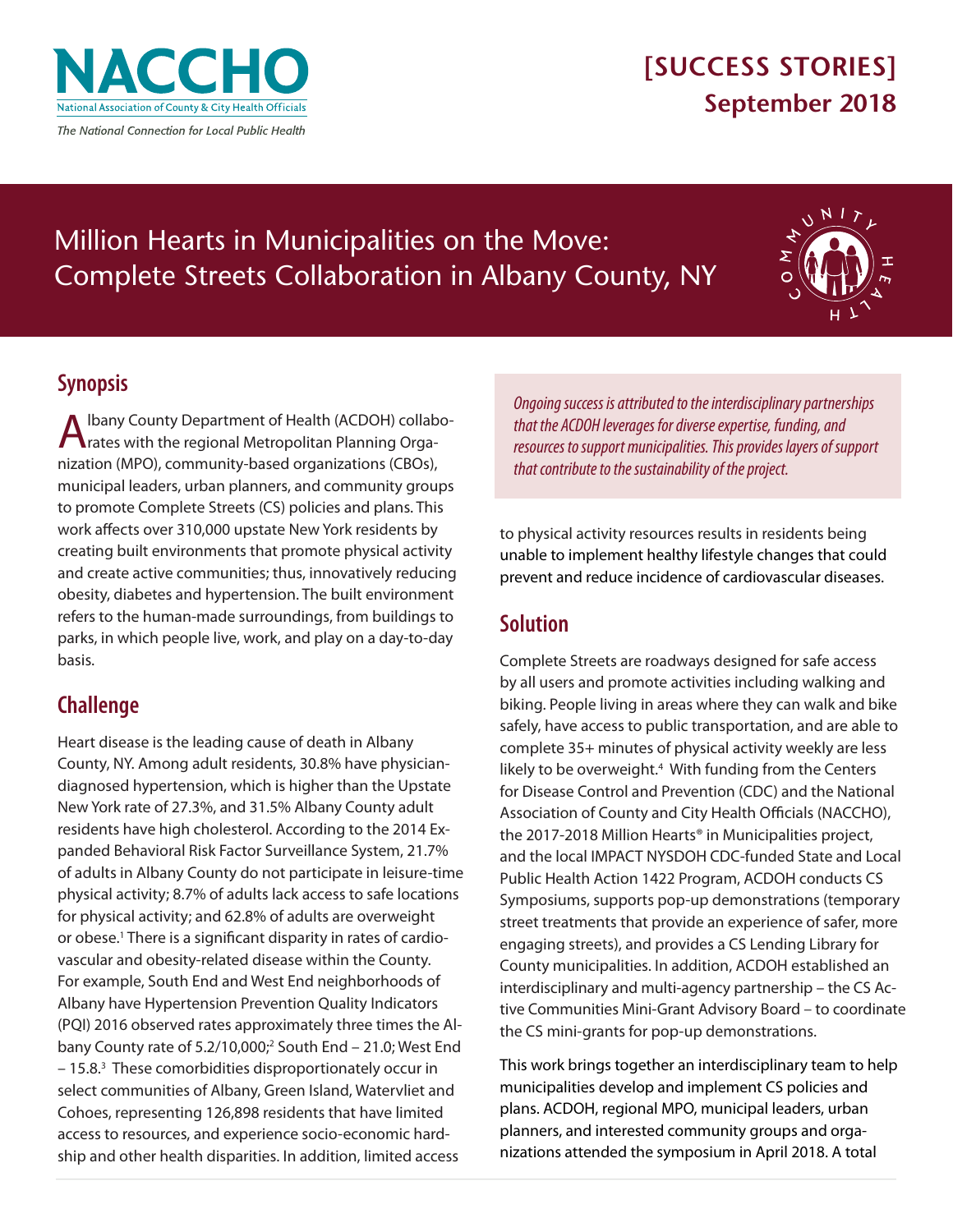



of 9 municipalities representing over 310,000 residents shared their experiences, challenges, and successes, while learning about the impact of CS on the health of their communities. Participants identified the need for ongoing support and leadership from the County and for a lending library that provides reusable materials needed to deliver pop-up demonstrations. ACDOH actively works with 7 of its 19 municipalities to provide ongoing CS guidance and support.

#### **Results**

The CS Symposium held on April 25, 2018 brought together 36 attendees from 9 municipalities representing over 310,000 residents. The county executive delivered a statement for Albany County that called for a commitment to implement CS countywide. The symposium was co-facilitated by a nationally recognized CS advocate and a local CS consultant firm. Attendees received education on how the built environment contributes to healthy living and improves quality of life for residents, while also participating in learning opportunities that facilitated discussion on the opportunities and challenges in implementing CS.

ACDOH continues to enhance connections with municipalities by attending local board meetings and community engagement events to support and provide technical assistance. Building the lending library is an unexpected result that contributes to the sustainability of the work. In fall 2018, the library will provide equipment and materials to support the implementation of pop-up demonstrations at no cost to municipalities. Additionally, the CS Active Communities Mini-Grant Advisory Board continues to review project submissions. To date, with the support from ACDOH, four New York pop-up events have been coordinated, with two in Colonie and Cohoes in Spring 2018, and two in Watervliet and Albany, scheduled for fall 2018.

Figure 1, right: The 2018 Complete Streets Symposium including a walk audit through the streets of Downtown Albany, NY.

#### **Lessons Learned**

Project challenges include the logistics around purchasing and contract procedures within local government. It is essential to plan adequate time for these processes and to understand the methods for each of the parties. Moving forward, it will be challenging to develop the capacity to meet the ongoing support needs of municipalities.

Additionally, it is challenging to measure the impact of CS on a community's physical activity level (PAL), as plans are implemented over a period of years. ACDOH is exploring the feasibility of designing a countywide interdepartmental team to meet this challenge and is engaging partners across the region, state, and nation to determine the best methods for capturing PAL metrics.

Ongoing success is attributed to the interdisciplinary partnerships that the ACDOH leverages for diverse expertise, funding, and resources to support municipalities. This provides layers of support that contribute to the sustainability of the project. The continuum of CS stages outlined by the National Complete Streets Coalition of Smart Growth America are strategically implemented by ACDOH. This approach builds the capacity for municipalities to implement CS and strengthen interdisciplinary relationships to sustain the work. CS plans are shared and developed with the regional MPO, which helps to assure support for and alignment with regional plans.